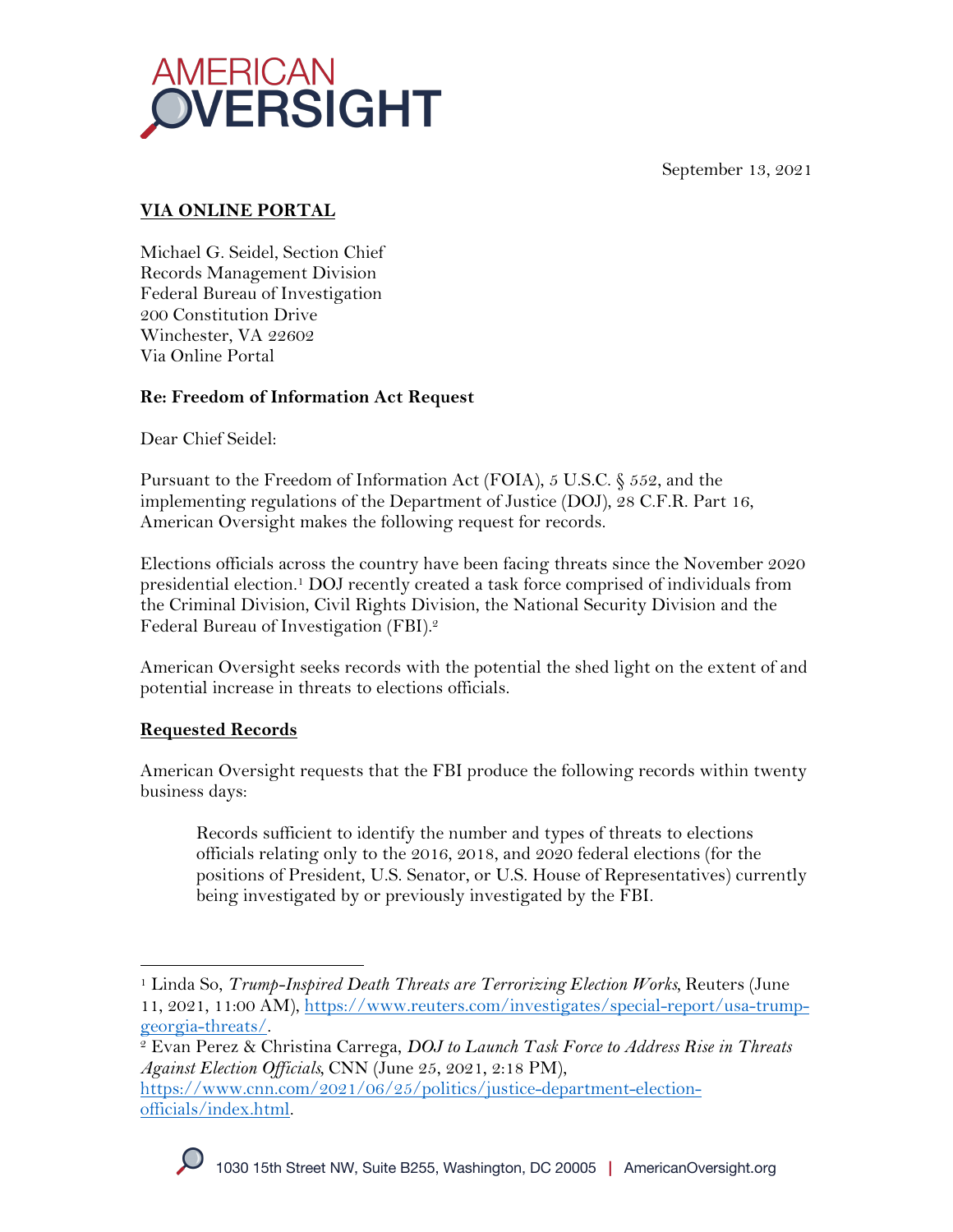To be clear, American Oversight is not requesting the disclosure of names or other personally identifiable information, or privileged details about ongoing investigations, and does not object to the redaction of such information from responsive documents. To the extent that the Bureau maintains aggregated information, such as spreadsheets or databases, of threats to election officials, such documents would be responsive to this request.

Please provide all responsive records from September 1, 2016 through the date the search is conducted.

## **Fee Waiver Request**

In accordance with 5 U.S.C.  $\frac{552(a)(4)(A)(iii)}{3}$  and your agency's regulations, American Oversight requests a waiver of fees associated with processing this request for records. The subject of this request concerns the operations of the federal government, and the disclosures will likely contribute to a better understanding of relevant government procedures by the general public in a significant way. Moreover, the request is primarily and fundamentally for non-commercial purposes.

American Oversight requests a waiver of fees because disclosure of the requested information is "in the public interest because it is likely to contribute significantly to public understanding of operations or activities of the government."3 The public has a significant interest in threats to local elections officials being investigated by the FBI. Records with the potential to shed light on this matter would contribute significantly to public understanding of operations of the federal government, including whether there has been a significant increase in such threats over the last three presidential elections. American Oversight is committed to transparency and makes the responses agencies provide to FOIA requests publicly available, and the public's understanding of the government's activities would be enhanced through American Oversight's analysis and publication of these records.

This request is primarily and fundamentally for non-commercial purposes.<sup>4</sup> As a  $501(c)(3)$  nonprofit, American Oversight does not have a commercial purpose and the release of the information requested is not in American Oversight's financial interest. American Oversight's mission is to promote transparency in government, to educate the public about government activities, and to ensure the accountability of government officials. American Oversight uses the information gathered, and its analysis of it, to educate the public through reports, press releases, or other media. American Oversight also makes materials it gathers available on its public website and promotes their availability on social media platforms, such as Facebook and Twitter.5

 $5$  American Oversight currently has approximately 15,600 page likes on Facebook and 108,000 followers on Twitter. American Oversight, Facebook, https://www.facebook.com/weareoversight/ (last visited Aug. 5, 2021); American

 $3 \, 5 \,$  U.S.C.  $\frac{252(a)(4)(A)(iii)}{3}.$ 

<sup>4</sup> *See id.*

Oversight (@weareoversight), Twitter, https://twitter.com/weareoversight (last visited Aug. 5, 2021).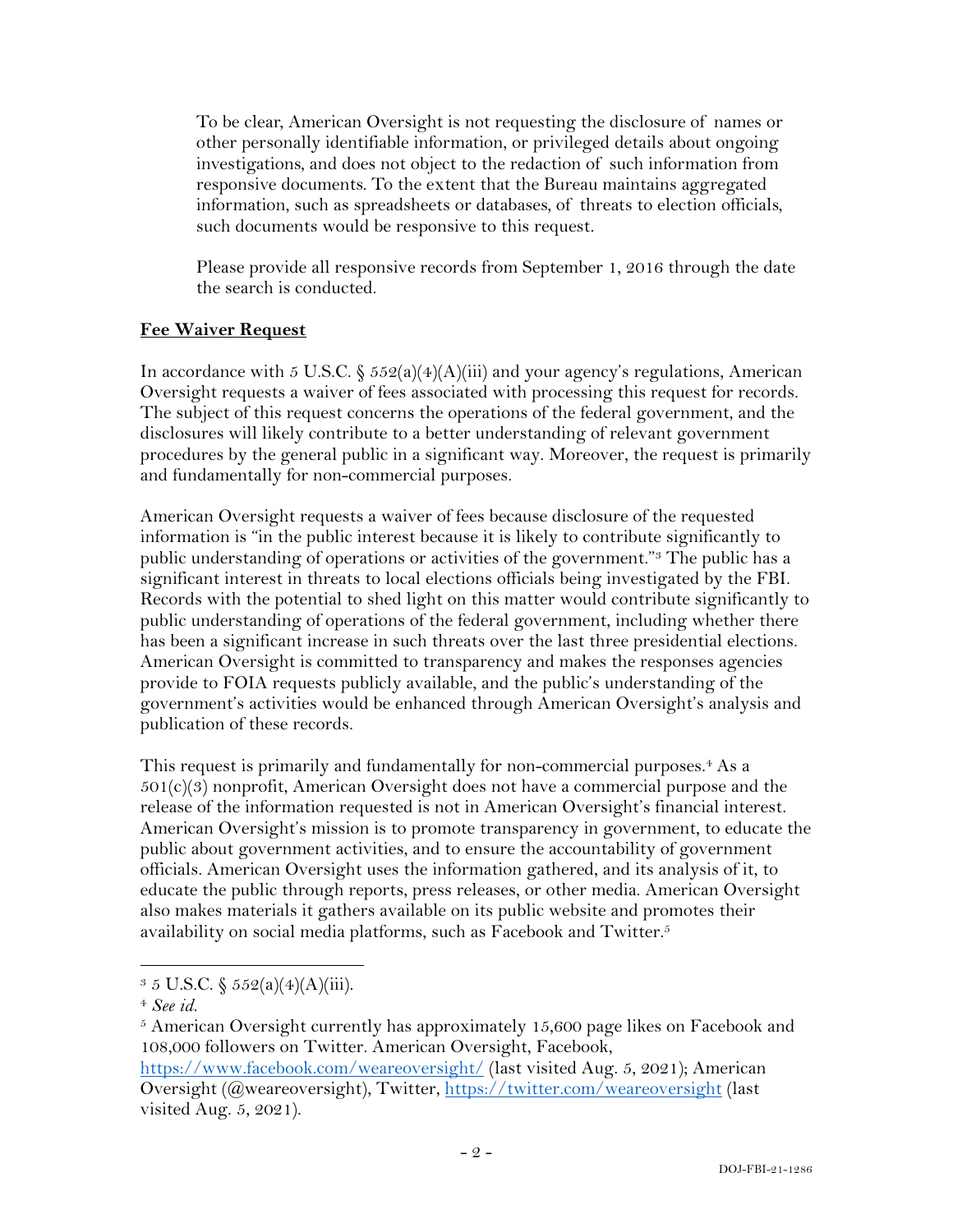American Oversight has also demonstrated its commitment to the public disclosure of documents and creation of editorial content through regular substantive analyses posted to its website.6 Examples reflecting this commitment to the public disclosure of documents and the creation of editorial content include the posting of records related to the Trump Administration's contacts with Ukraine and analyses of those contacts;<sup>7</sup> posting records and editorial content about the federal government's response to the Coronavirus pandemic;8 posting records received as part of American Oversight's "Audit the Wall" project to gather and analyze information related to the administration's proposed construction of a barrier along the U.S.-Mexico border, and analyses of what those records reveal;<sup>9</sup> the posting of records related to an ethics waiver received by a senior Department of Justice attorney and an analysis of what those records demonstrated regarding the Department's process for issuing such waivers;<sup>10</sup> and posting records and analysis of federal officials' use of taxpayer dollars to charter private aircraft or use government planes for unofficial business. 11

Accordingly, American Oversight qualifies for a fee waiver.

# **Guidance Regarding the Search & Processing of Requested Records**

In connection with its request for records, American Oversight provides the following guidance regarding the scope of the records sought and the search and processing of records:

<sup>6</sup> *See generally News*, American Oversight, https://www.americanoversight.org/blog. 7 *Trump Administration's Contacts with Ukraine*, American Oversight,

https://www.americanoversight.org/investigation/the-trump-administrationscontacts-with-ukraine.

<sup>8</sup> *See generally The Trump Administration's Response to Coronavirus*, American Oversight, https://www.americanoversight.org/investigation/the-trump-administrationsresponse-to-coronavirus; *see, e.g.*, *CDC Calendars from 2018 and 2019: Pandemic-Related Briefings and Meetings*, American Oversight, https://www.americanoversight.org/cdccalendars-from-2018-and-2019-pandemic-related-briefings-and-meetings. <sup>9</sup> *See generally Audit the Wall*, American Oversight,

https://www.americanoversight.org/investigation/audit-the-wall; *see, e.g.*, *Border Wall Investigation Report: No Plans, No Funding, No Timeline, No Wall*, American Oversight, https://www.americanoversight.org/border-wall-investigation-report-no-plans-no-

<sup>&</sup>lt;sup>10</sup> DOJ Records Relating to Solicitor General Noel Francisco's Recusal, American Oversight, https://www.americanoversight.org/document/doj-civil-division-response-noelfrancisco-compliance; *Francisco & the Travel Ban: What We Learned from the DOJ Documents*, American Oversight, https://www.americanoversight.org/francisco-thetravel-ban-what-we-learned-from-the-doj-documents.

<sup>&</sup>lt;sup>11</sup> See generally Swamp Airlines: Chartered Jets at Taxpayer Expense, American Oversight, https://www.americanoversight.org/investigation/swamp-airlines-private-jetstaxpayer-expense; *see, e.g.*, *New Information on Pompeo's 2017 Trips to His Home State*, American Oversight, https://www.americanoversight.org/new-information-onpompeos-2017-trips-to-his-home-state.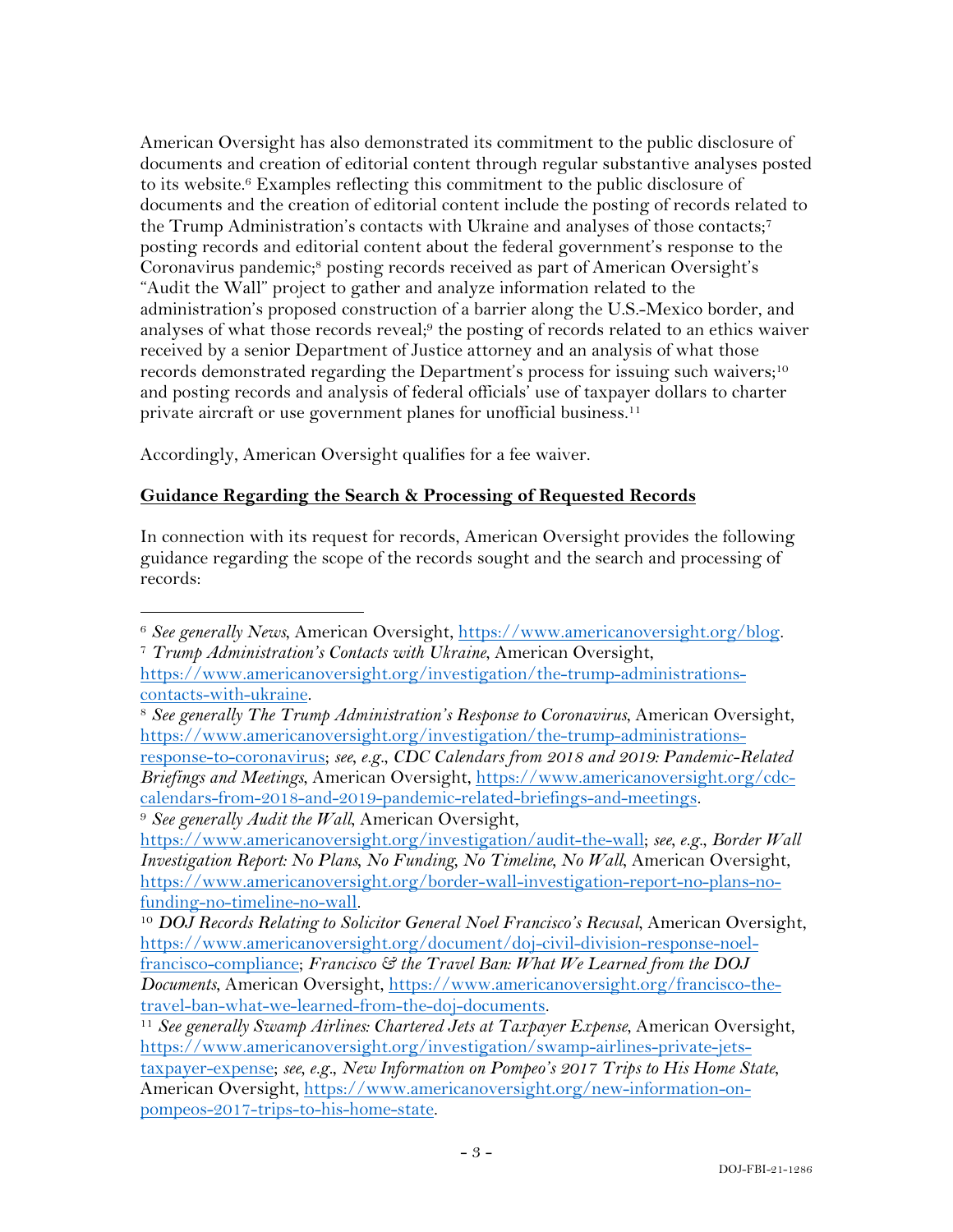- Please search all locations and systems likely to have responsive records, regardless of format, medium, or physical characteristics.
- In conducting your search, please understand the terms "record," "document," and "information" in their broadest sense, to include any written, typed, recorded, graphic, printed, or audio material of any kind. We seek records of any kind, including electronic records, audiotapes, videotapes, and photographs, as well as letters, emails, facsimiles, telephone messages, voice mail messages, and transcripts, notes, or minutes of any meetings, telephone conversations, or discussions.
- Our request for records includes any attachments to those records or other materials enclosed with those records when they were previously transmitted. To the extent that an email is responsive to our request, our request includes all prior messages sent or received in that email chain, as well as any attachments to the email.
- Please search all relevant records or systems containing records regarding agency business. Do not exclude records regarding agency business contained in files, email accounts, or devices in the personal custody of your officials, such as personal email accounts or text messages. Records of official business conducted using unofficial systems or stored outside of official files are subject to the Federal Records Act and FOIA.12 It is not adequate to rely on policies and procedures that require officials to move such information to official systems within a certain period of time; American Oversight has a right to records contained in those files even if material has not yet been moved to official systems or if officials have, by intent or through negligence, failed to meet their obligations.13
- Please use all tools available to your agency to conduct a complete and efficient search for potentially responsive records. Agencies are subject to governmentwide requirements to manage agency information electronically,<sup>14</sup> and many agencies have adopted the National Archives and Records Administration (NARA) Capstone program, or similar policies. These systems provide options for searching emails and other electronic records in a manner that is reasonably

<sup>12</sup> *See Competitive Enter. Inst. v. Office of Sci. & Tech. Policy*, 827 F.3d 145, 149–50 (D.C. Cir. 2016); *cf. Judicial Watch, Inc. v. Kerry*, 844 F.3d 952, 955–56 (D.C. Cir. 2016). 13 *See Competitive Enter. Inst. v. Office of Sci. & Tech. Policy*, No. 14-cv-765, slip op. at 8 (D.D.C. Dec. 12, 2016).

<sup>&</sup>lt;sup>14</sup> Presidential Memorandum—Managing Government Records, 76 Fed. Reg. 75,423 (Nov. 28, 2011), https://obamawhitehouse.archives.gov/the-press-

office/2011/11/28/presidential-memorandum-managing-government-records; Office of Mgmt. & Budget, Exec. Office of the President, Memorandum for the Heads of

Executive Departments & Independent Agencies, "Managing Government Records Directive," M-12-18 (Aug. 24, 2012), https://www.archives.gov/files/records $m$ gmt/m-12-18.pdf.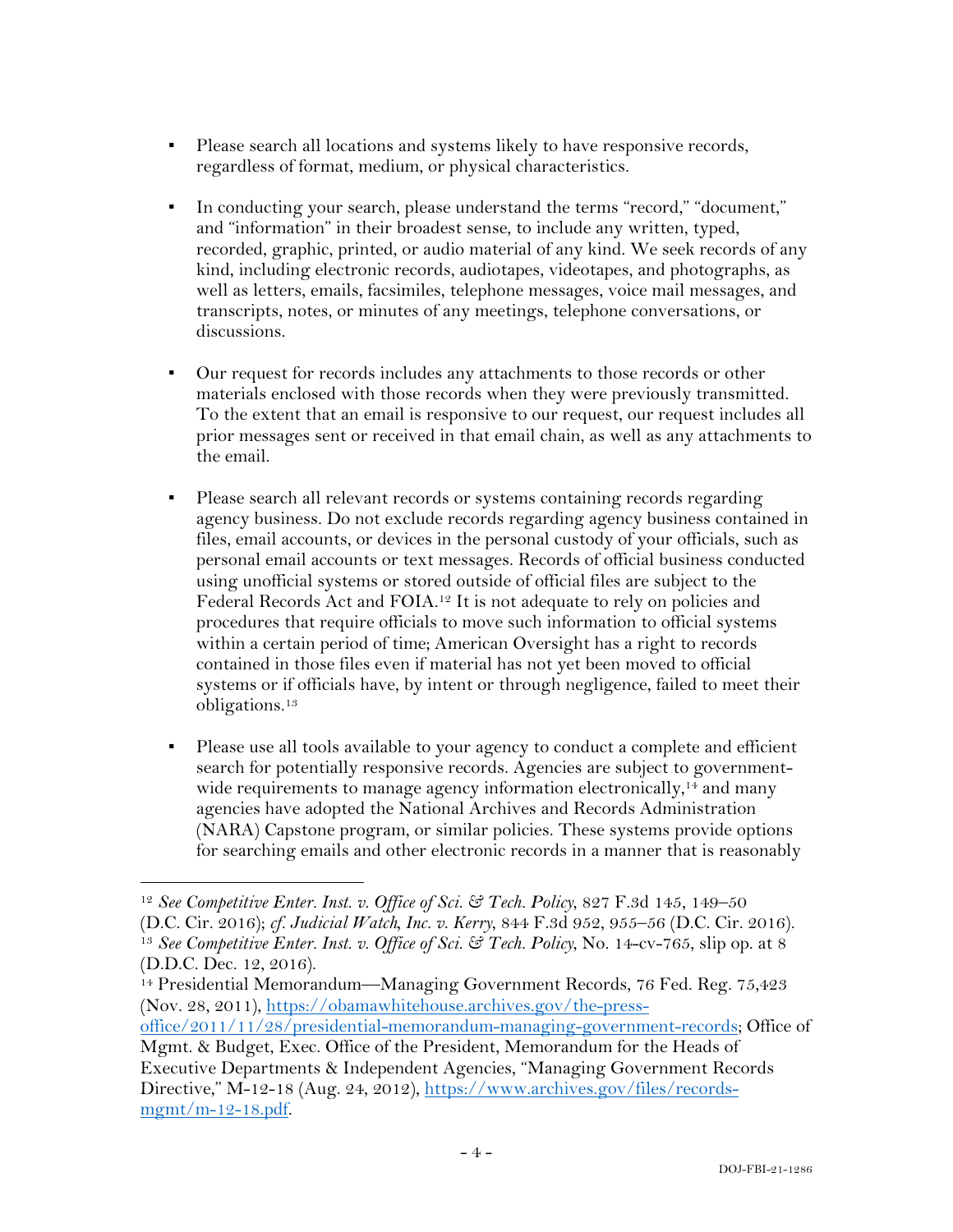likely to be more complete than just searching individual custodian files. For example, a custodian may have deleted a responsive email from his or her email program, but your agency's archiving tools may capture that email under Capstone. At the same time, custodian searches are still necessary; agencies may not have direct access to files stored in .PST files, outside of network drives, in paper format, or in personal email accounts.

- In the event some portions of the requested records are properly exempt from disclosure, please disclose any reasonably segregable non-exempt portions of the requested records. If a request is denied in whole, please state specifically why it is not reasonable to segregate portions of the record for release.
- Please take appropriate steps to ensure that records responsive to this request are not deleted by the agency before the completion of processing for this request. If records potentially responsive to this request are likely to be located on systems where they are subject to potential deletion, including on a scheduled basis, please take steps to prevent that deletion, including, as appropriate, by instituting a litigation hold on those records.

### **Conclusion**

If you have any questions regarding how to construe this request for records or believe that further discussions regarding search and processing would facilitate a more efficient production of records of interest to American Oversight, please do not hesitate to contact American Oversight to discuss this request. American Oversight welcomes an opportunity to discuss its request with you before you undertake your search or incur search or duplication costs. By working together at the outset, American Oversight and your agency can decrease the likelihood of costly and time-consuming litigation in the future.

Where possible, please provide responsive material in an electronic format by email. Alternatively, please provide responsive material in native format or in PDF format on a USB drive. Please send any responsive material being sent by mail to American Oversight, 1030 15th Street NW, Suite B255, Washington, DC 20005. If it will accelerate release of responsive records to American Oversight, please also provide responsive material on a rolling basis.

We share a common mission to promote transparency in government. American Oversight looks forward to working with your agency on this request. If you do not understand any part of this request, please contact Hart Wood at foia@americanoversight.org or (202) 873-1743. Also, if American Oversight's request